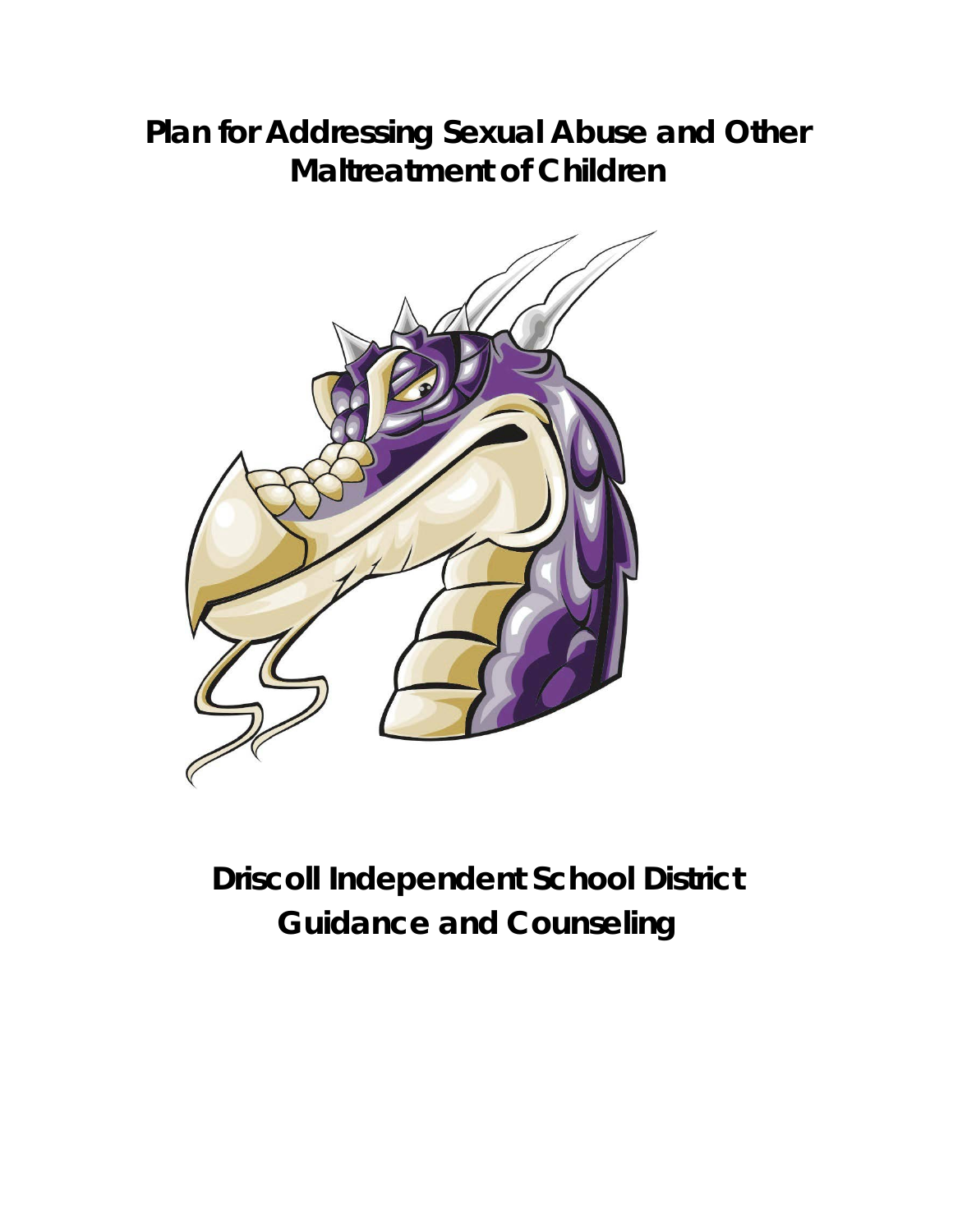# **Driscoll Independent School District**

# **Plan for Addressing Child Sexual Abuse and Other Maltreatment of Children**

#### **Overview**

The Driscoll Independent School District has established a plan for addressing child sexual abuse and other maltreatment of children. A copy of this plan can be assessed at the DISD website. A copy of this plan is also kept in the school counselor's office. The 81st legislative session passed HB 1041 relating to school district policies addressing sexual abuse of children and the establishment of a state strategy to reduce child abuse and neglect and improve child welfare. The safety of the students is of utmost importance to the Driscoll Independent School District.

# **Methods for Increasing Awareness Regarding Sexual Abuse of Children Teachers and Staff:**

Teachers and Staff will be trained annually regarding HB 1041 relating to school district policies addressing sexual abuse of children and other maltreatment of children. Training may be provided through campus counselors, other campus staff, district staff, or outside agencies. The Texas Educator brochure guides for reporting suspected child abuse and neglect are given to teachers and staff at each campus. Flyers are posted on DISD campuses detailing steps to follow if someone suspects abuse or neglect of a child.

# **Students:**

The district counselor will address issues to increase awareness regarding sexual abuse of children utilizing age appropriate conversations and materials no less than once per school year in a classroom group setting grades Pre-K through 8.

# **Parents:**

Information concerning the district plan for assessing sexual abuse and other maltreatment of Children is placed on the DISD Website's Counselor's Link. Information regarding child abuse is also placed in the Student-Parent Handbook.

# **What is Sexual Abuse of a Child?**

Sexual Abuse is defined in the Family Code as any sexual conduct harmful to a child's mental, emotional, or physical welfare as well as failure to make a reasonable effort to prevent sexual conduct with a child.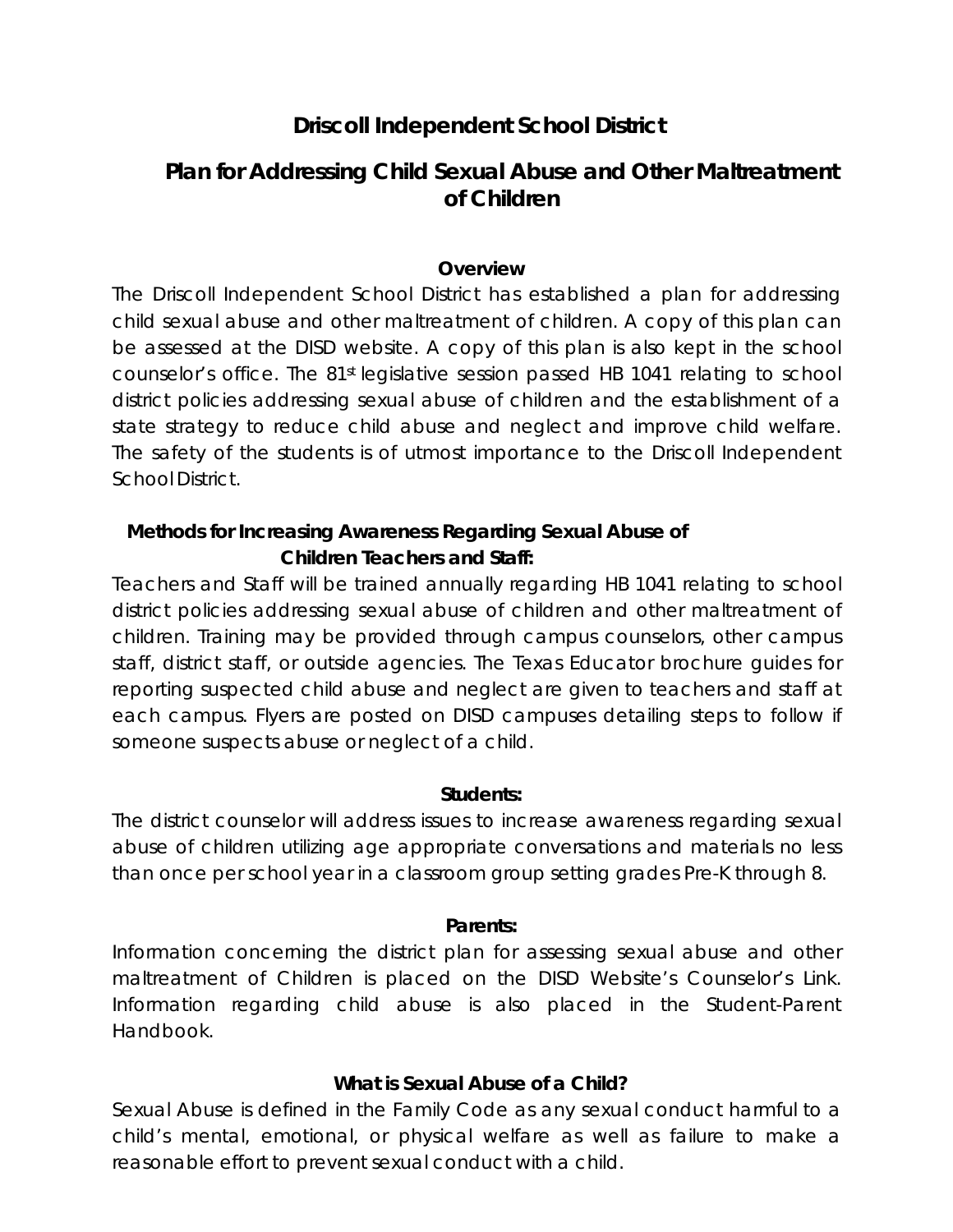# **Warning Signs in Children and Adolescents of Possible Child Sexual Abuse**

Any one sign doesn't mean that a child was sexually abused but the presence of several suggests that you begin asking questions and consider seeking help.

# **Possible Signs of Sexual Abuse**

- □ Changes in sleeping patterns
- D Bedwetting
- □ Nightmares or bad dreams
- Depression, irritability, or anger
- $\Box$  Low self-esteem, guilt, or shame
- □ Avoidance of people or places
- $\Box$  Sexual advances or "touching" inappropriately
- □ Sexual drawings
- □ Changes in socialization (social withdrawal or social isolation)
- $\Box$  Possible Physical signs of sexually transmitted diseases
- $\Box$  Evidence of injury to the genital area
- $\Box$  Pregnancy in a young girl
- $\Box$  Difficulty in sitting or walking
- $\Box$  Extreme fear of being alone with adults of a certain sex
- $\Box$  Sexual comments, behaviors or play
- $\Box$  Knowledge of sexual relations beyond what is expected for a child's age
- $\Box$  Sexual victimization of other children

# **What is Maltreatment of a Child?**

Texas Law provides a definition of child abuse. According to Chapter 261 of the Family Code, child abuse is an act or omission that endangers or impairs a child's physical or emotional health development, Child abuse may take the form of physical or emotional injury, sexual abuse, sexual exploitation, physical neglect, medical neglect or inadequate supervision.

# **Physical Abuse**

Physical Abuse is physical injury that results in substantial harm to the child, or the genuine threat of substantial harm from physical injury to the child. The physical injury can result from punching, beating, shaking, kicking, biting, throwing, stabbing, hitting, burning, choking or otherwise harming a child.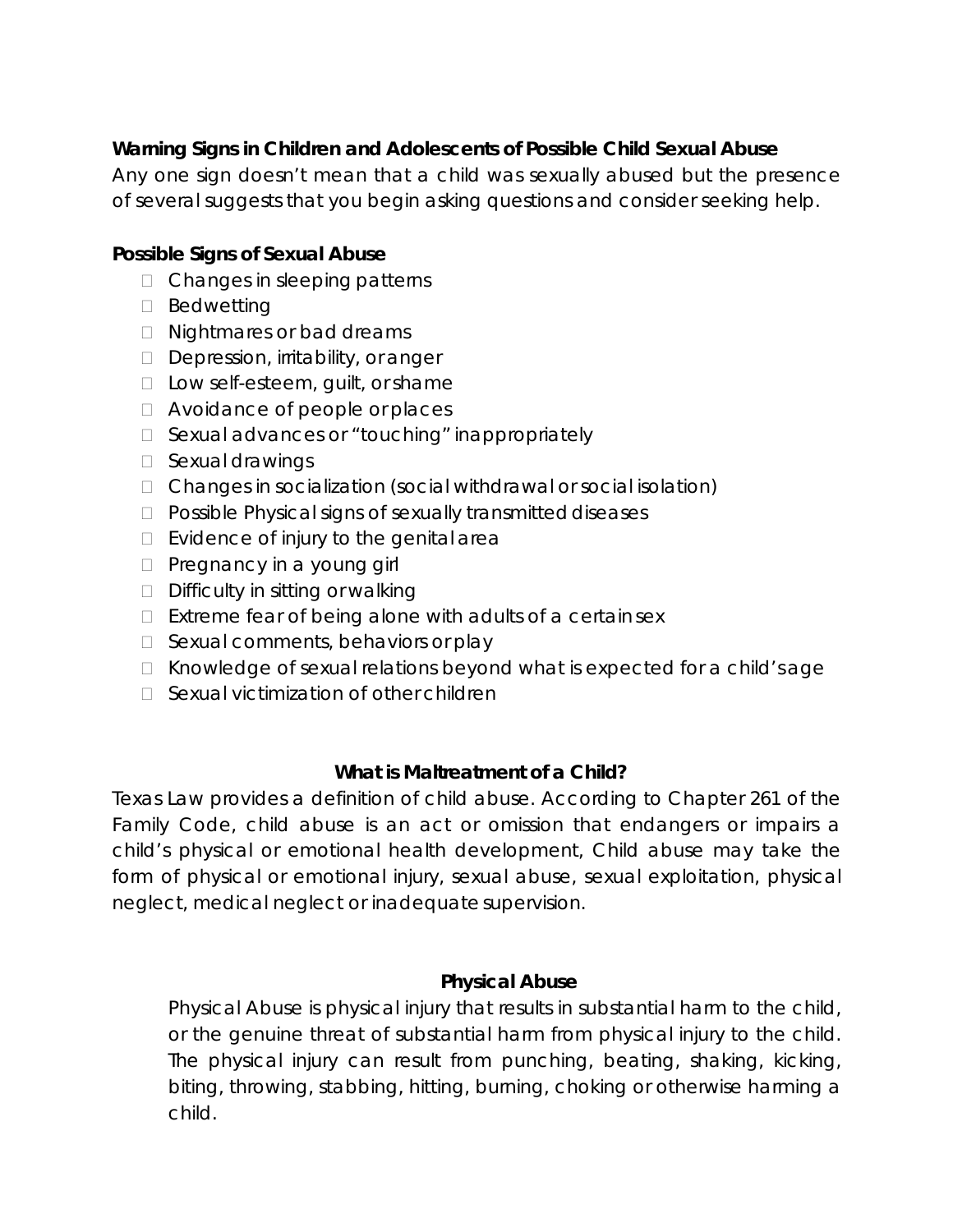# **Emotional Abuse**

Emotional abuse is mental or emotional injury that results in an observable and material impairment in a child's growth, development, or psychological functioning. It include extreme forms of punishment such as confining a child in a dark closet, habitual scapegoating, belittling, and rejecting treatment for a child.

# **Neglect**

Neglect is failure to provide for a child's basic needs necessary to sustain the life or health of a child. A Child's parent, guardian, or conservator is responsible for either directly providing safe and adequate food, clothing, shelter, protection, medical care, and supervision of a child or arranging to have someone else provide these needs.

# **Possible Warning Signs of Abuse**

Children who are abused might show physical signs or sudden changes in their behavior or school performance. These signs do not prove that children are being abused, but they could be a signal that the children or their family members need help.

# **Possible General Warning Signs of Abuse**

- $\Box$  Nervous around adults or afraid of certain adults
- $\Box$  Reluctant to go home (e.g. coming to school early or staying late)
- $\Box$  Very passive and withdrawn or aggressive and disruptive
- $\Box$  Tired a lot, or they might complain of nightmares or not sleeping well
- $\Box$  Fearful and anxious

# **Possible Warning Signs of Physical Abuse**

- $\Box$  Frequent injuries such as bruises, cuts, black eyes, or burns without adequate explanations
- $\Box$  Frequent complaints of pain without obvious injury
- $\Box$  Burns or bruises in unusual patterns that may indicate the use of an instrument or human bite; cigarette burns on any part of the body
- $\Box$  Lack of reaction to pain
- $\Box$  Aggressive, disruptive, and destructive behavior
- □ Passive, withdrawn, and emotionless behavior
- $\Box$  Fear of going home or seeing parents
- $\Box$  Injuries that appear after a child has not been seen for several days
- $\Box$  Unreasonable clothing that may hide injuries to arms or legs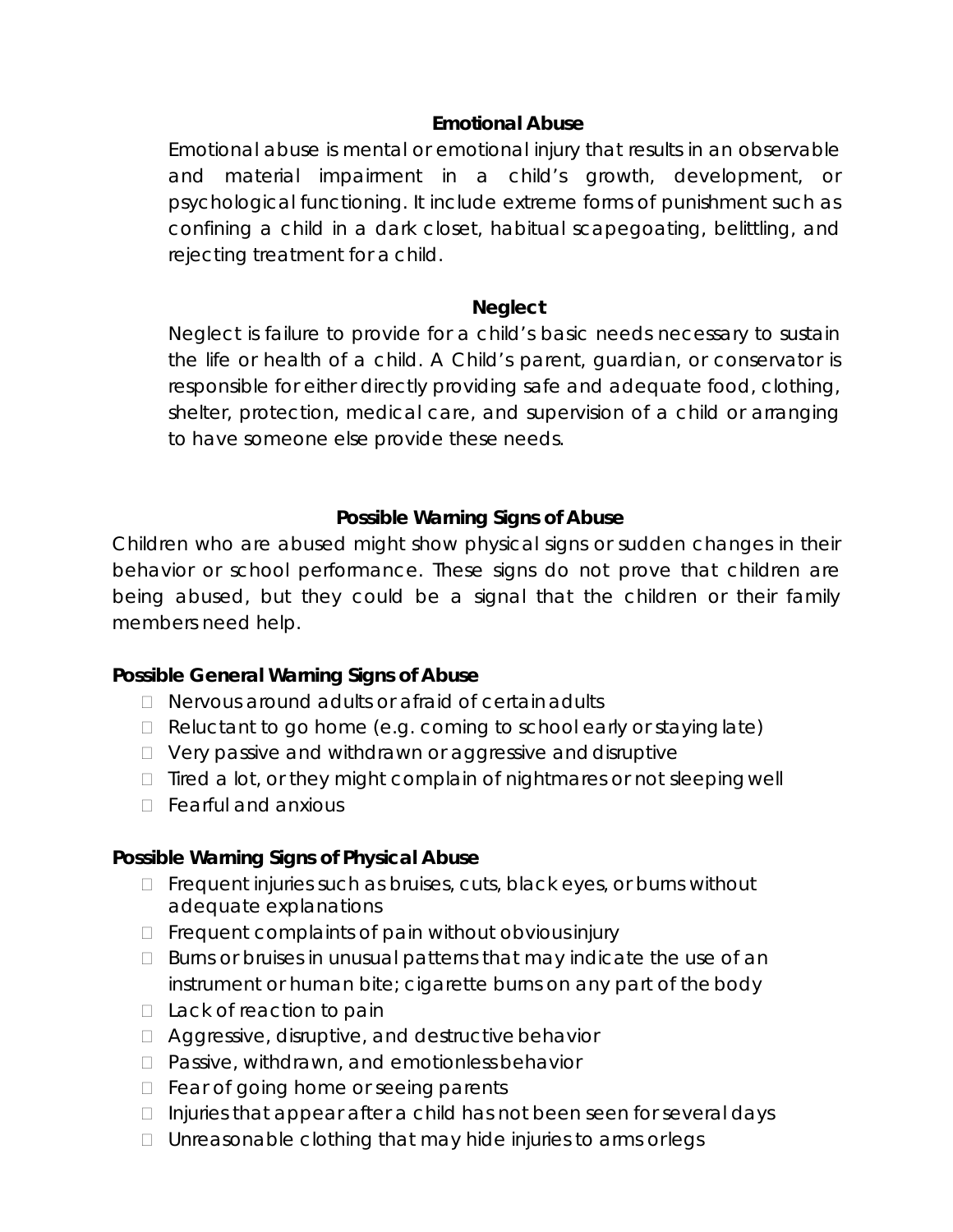# **Possible Warning Signs of Emotional Abuse**

- Over compliance
- $\Box$  Low self-esteem
- □ Severe depression, anxiety, or aggression
- $\Box$  Difficulty making friends or doing things with other children
- $\Box$  Lagging in physical, emotional, and intellectual development

# **Possible Warning Signs of Neglect**

- □ Obvious malnourishment
- □ Lack of personal cleanliness
- $\Box$  Torn or dirty clothing
- □ Stealing or begging for food
- $\Box$  Child unattended for long periods of time
- D Need for glasses, dental care, or other medical attention

# **Possible Effects of Child Abuse**

- Depression
- □ Post-Traumatic Stress Disorder (PTSD)
- □ Eating Disorders
- □ Somatic Complaints
- Withdrawal
- $\Box$  Changes in sleeping and eating habits
- $\Box$  Running away and self-destructive behaviors
- $\Box$  Substance abuse
- □ Regressive behavior including bed-wetting after this stage has already passed
- □ Low self-esteem and poor social skills
- Distorted body image
- □ School related problems including learning difficulties
- □ Blurred boundaries and role confusion
- Guilt and/or shame
- $\Box$  Fear and/or anxiety
- □ Anger and/or anxiety
- $\Box$  Difficulties in interpersonal relationships
- $\Box$  Potential difficulties in parenting
- Vulnerability to further victimization

# **Child Sexual Abuse-Tips for Parents**

If your child hints even in a vague way that sexual abuse has occurred, stay calm, don't make judgmental comments and encourage your child to talk freely. Here are some more suggestions for handling a child's disclosure of abuse: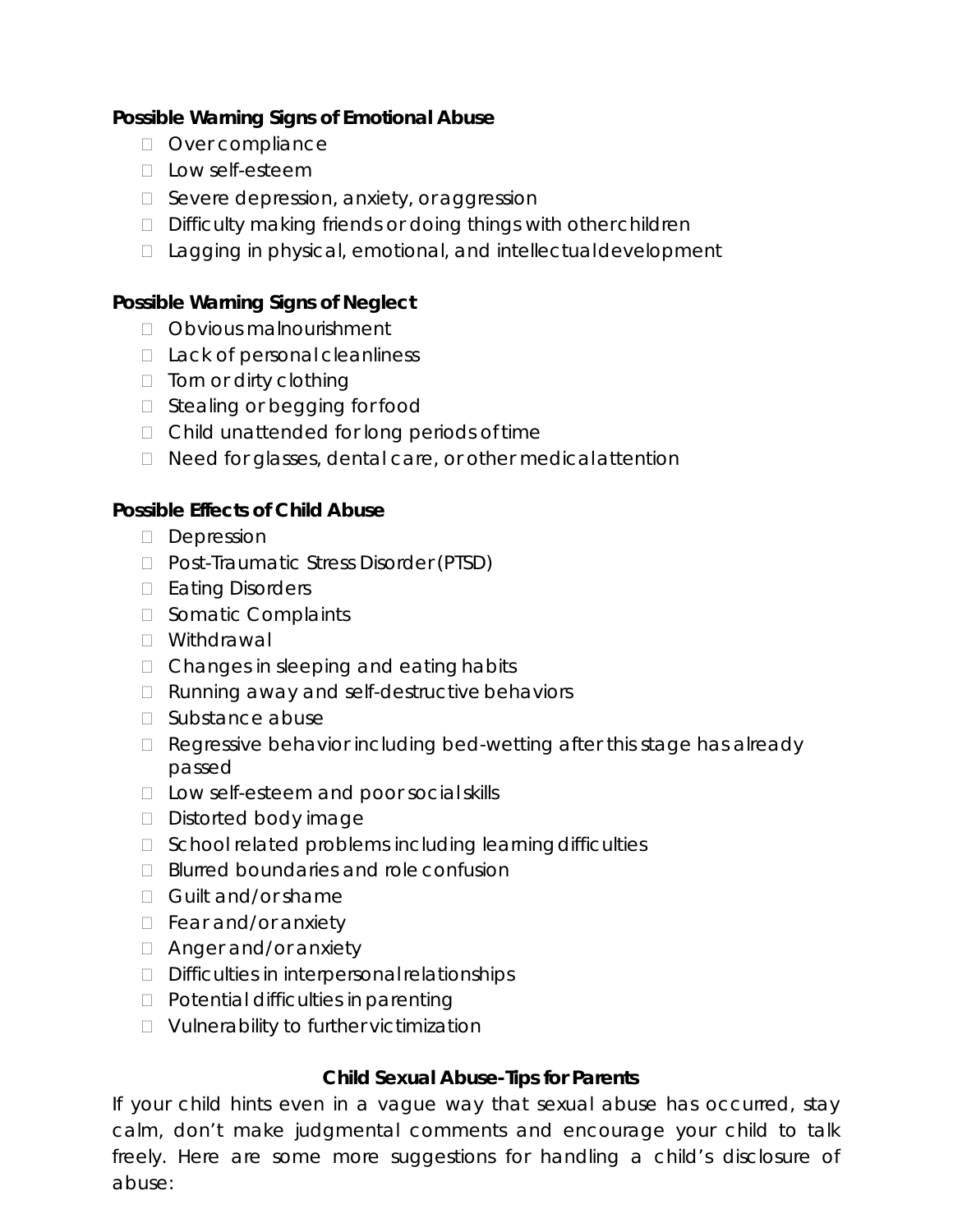- $\Box$  Assure your child that they did the right thing by telling
- $\Box$  Tell your child they are not to blame for the abuse
- $\Box$  Find out how child feels physically
- $\Box$  Be supportive of the child
- D Don't exhibit strong angry emotions in the child's presence
- $\Box$  Don't be afraid to show affection toward your child
- $\Box$  Notify the police. Do not take the law into your own hands
- $\Box$  Seek help in coping with the incident
- □ Contact your local child abuse or rape crisis center. Seek support for both your child and yourself
- $\Box$  Remember that with the love and support of adults such as parents, teachers and counselors, children can recover and thrive after these traumatic incidents

# **Risk Reduction Tips for Parents**

Education is the best way to reduce your child's risk of becoming a victim. Teach your child not to talk to strangers. Discuss the following lures with your child:

- $\Box$  The offering of gifts, candy, money or bribes
- $\Box$  Appealing to the child's sense of helpfulness such as asking for assistance in finding a lost dog
- □ Offers of rides on cars, motorcycles, or trail bikes
- $\Box$  Telling children that their parents were hurt and offering a ride to the hospital
- $\Box$  Telling the children that they were sent by their parents to pick them up
- $\Box$  Offering to fix bicycles, etc
- □ Parents should also teach their children about their bodies and about inappropriate and appropriate touching

# **Legal Obligation**

Current law requires that all professionals such as teachers, doctors, nurses, or child daycare workers must make a verbal report within 48 hours. Failure to report suspected child abuse or neglect is a misdemeanor. Reporting suspected child abuse to your principal or school counselor will not satisfy your obligation under the law. CCISD school board policy states a Notice of Employee Responsibilities for Reporting Child Abuse and Neglect

# **How to Report Child Abuse**

In Texas, anyone "having cause to believe that a child's physical or mental health or welfare has been or may be adversely affected by abuse or neglect" MUST report the case immediately to a law enforcement agency or to the Texas Department of Protective and Regulatory Services, under chapter 261 of the